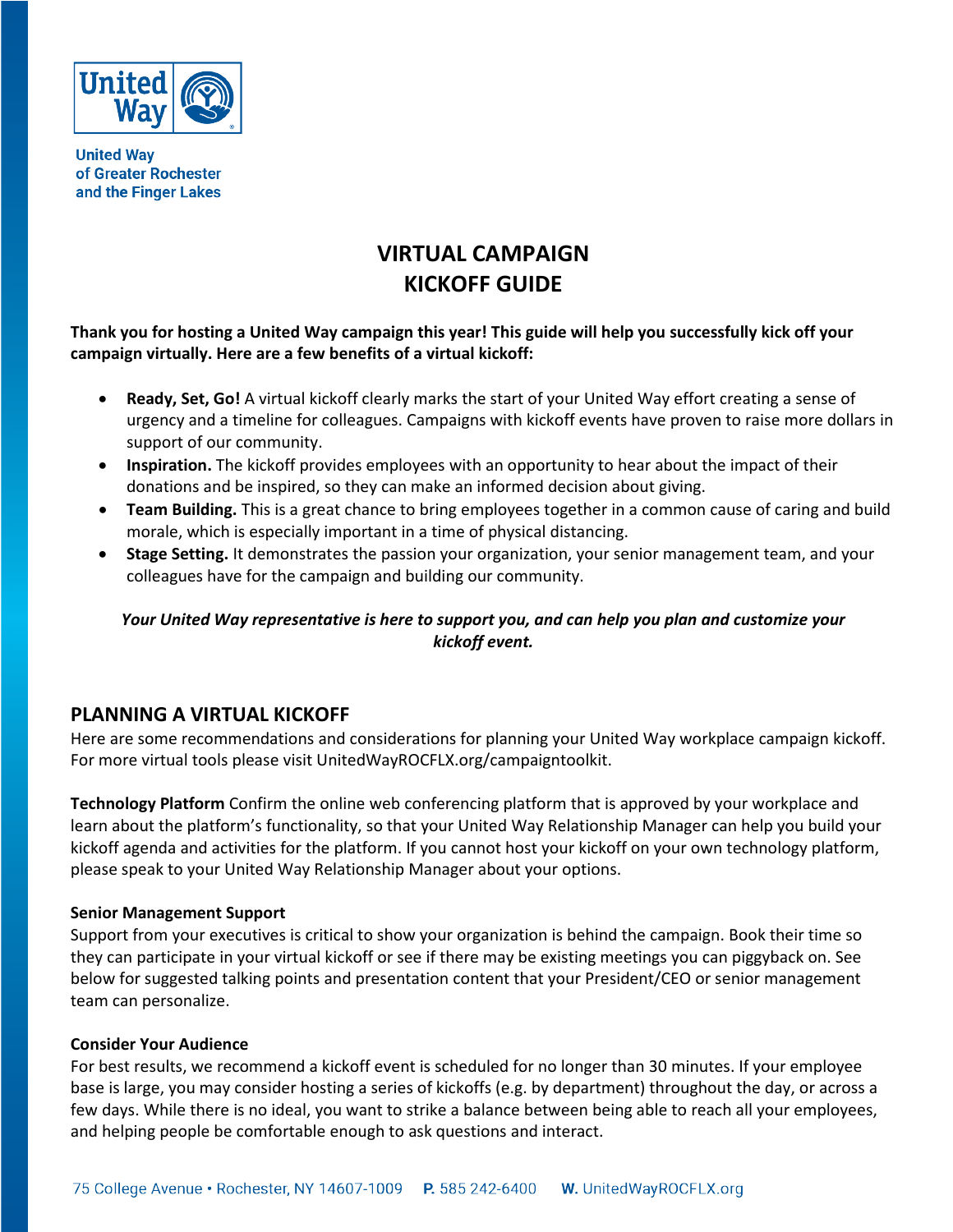# **PLANNING A VIRTUAL KICKOFF – cont.**

#### **Determine the Meeting Host and Other Company Speakers**

It is best if you as Campaign Coordinator acts as facilitator to ensure your kickoff sticks to the agenda. If you need support, your United Way Relationship Manager can act as a co-host. Invite your CEO and other executive(s) to take part and speak, too, as their leadership can inspire others and demonstrate support of United Way from the top down.

#### **Make it Interactive**

Engage your colleagues during your kickoff by incorporating interactive activities like online polls or quizzes to keep their attention. Your United Way Relationship Manager can help you build this activity.

#### **Raise Awareness about Impact**

United Way speakers can join your virtual meeting and/or recordings can be provided to help share the impact of donation and inspire people to give. You can also show the United Way campaign video. Your United Way Relationship Manager can help you determine the best awareness-building activity for your agenda.

#### **Set Clear Action Steps**

Let people know how they can donate and/or how they can get involved in the campaign. We recommend sending your donation link immediately following your kickoff event, so people can take action while they are feeling inspired.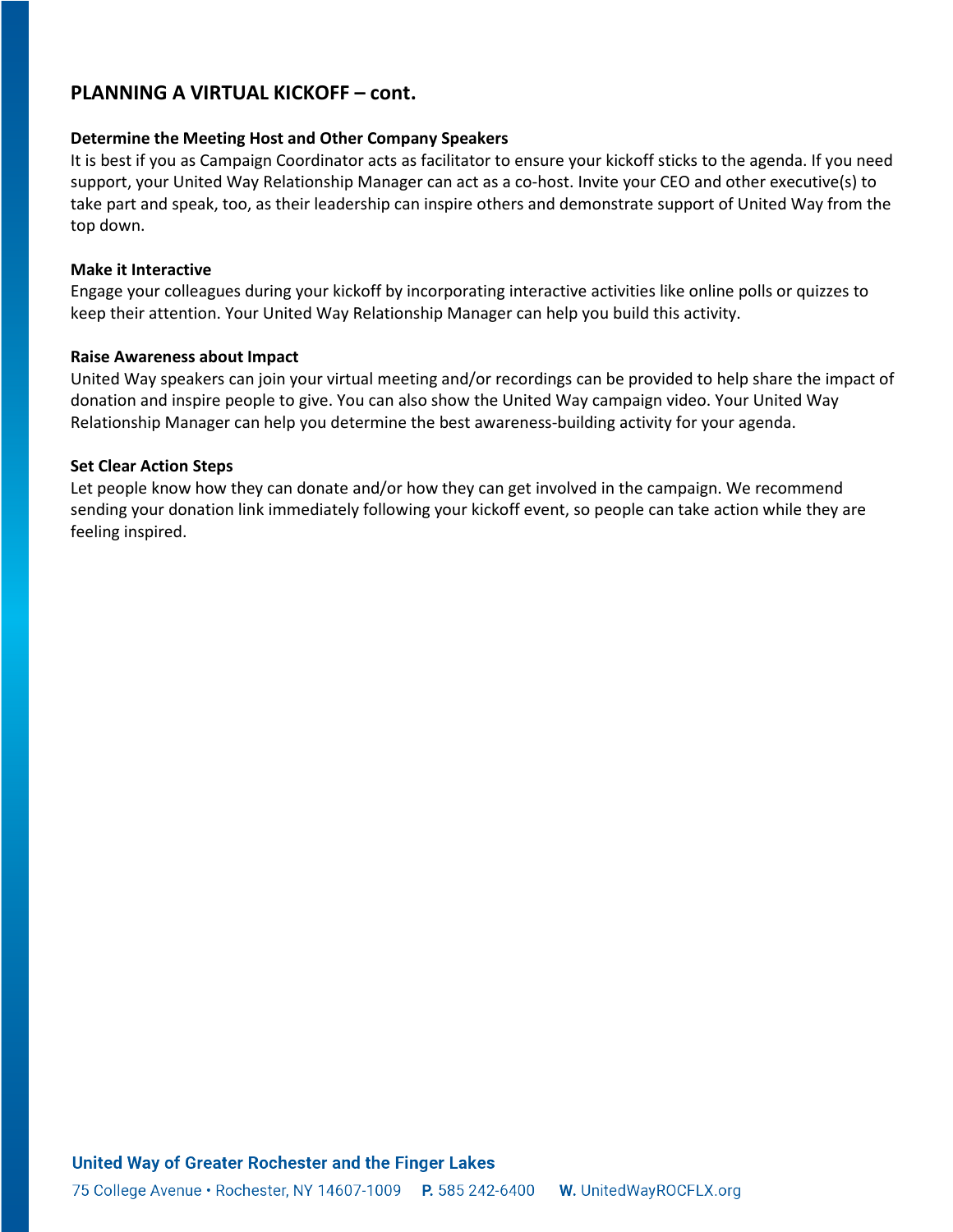# **RECOMMENDED AGENDA**

You are welcome to use the following agenda template as you plan your event.

| Virtual meeting login details: [include details here]                   |                                                                                                                                                                                                                                                                                                  |
|-------------------------------------------------------------------------|--------------------------------------------------------------------------------------------------------------------------------------------------------------------------------------------------------------------------------------------------------------------------------------------------|
| <b>Opening - 5 minutes</b> Time: XXX am/pm<br>CEO/ECC/Sr. Leaders       | Welcome<br>$\bullet$<br>Value of United Way and<br>$\bullet$<br>[Company]partnership<br>Importance of United Way during the past<br>100 years and now<br>Encourage all to get involved with campaign<br>activities                                                                               |
|                                                                         | Interactive poll or quiz to get people<br>$\bullet$<br>engaged                                                                                                                                                                                                                                   |
| United Way Community Update - 7-12 minutes<br>Facilitated by United Way | Overview on the status of our community<br>$\bullet$<br>United Way campaign video<br>$\bullet$<br>Optional: guest speaker from United Way<br>$\bullet$<br>partner organization                                                                                                                   |
| Closing Remarks - 5 minutes CEO/ECC/Sr.<br>Leaders                      | Thank participants and reiterate importance<br>$\bullet$<br>of United Way<br>Call to action/donate now<br>Show company fundraising/participation<br>goals<br>How to give<br>$\bullet$<br>Instructions on next steps - donation link to<br>$\bullet$<br>come, who to contact with questions, etc. |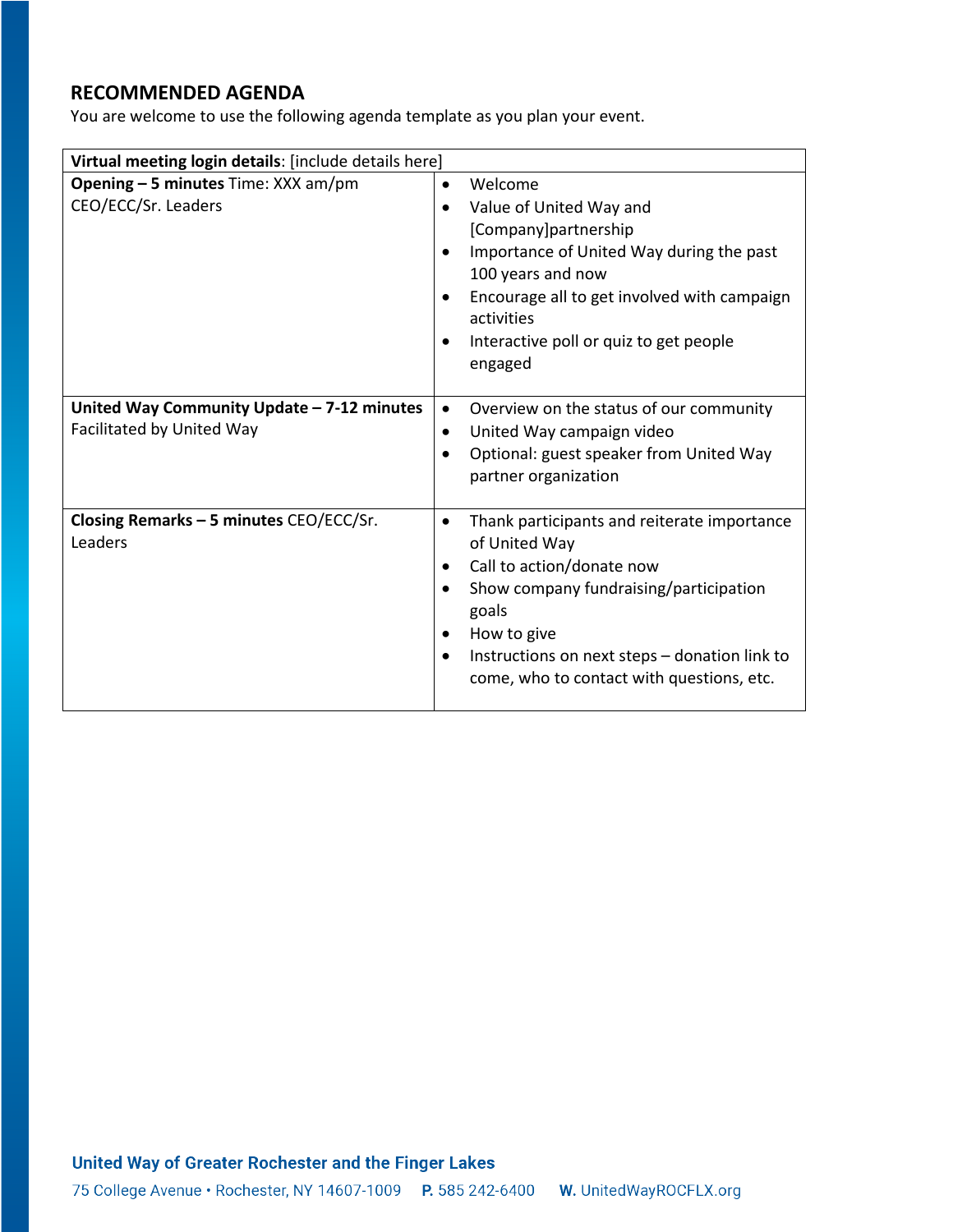## **KEY SPEAKING POINTS**

The below can be customized/personalized to meet the needs of the speaker(s) at your virtual kickoff.

### **OPENING REMARKS**

- Welcome, and thank you for joining [Company Name's] United Way campaign kickoff!]
- My name is…
- Before we begin, I would like to welcome our guest(s) who are with us this morning. [Introduce United Way speaker(s)]
- As many of you know, I am a strong believer of United Way's work and I am proud to be a part of [Company's] United Way campaign.
- We all know that we continue to face a global crisis that will create longstanding and historic consequences.
- But our United Way has been working diligently to address our community's needs during this pandemic. It's what they've done for more than 100 years, and when COVID-19 hit our community, they were the first ones to ask "what do you need?"
- What inspires me is that as a community we have all pulled together and individually asked "what does our community need?" to ensure our neighbors didn't go without. But the work isn't done.
- In these historic times, United Way needs all of our help to respond to these challenges and build a stronger community for the future.
- We are [continuing to] partner[ing] with United Way because they have been on the front line of our community's response addressing evolving issues. They provide a vital continuum of care for people and families who need support.
- I want to take a moment to recognize and thank each and every one of you for stepping up to support United Way every year. Our collective commitment demonstrates [Company's] leadership in the community where we live, raising over \$XXXX with XX% participation/XX employees participating.
- [Key points about last year's campaign your United Way Relationship Manager can provide some information if needed.]
- [Personal reflections]
- Thank you again for your personal leadership and generous support of United Way.
- [Introduce the next speaker.]

### United Way of Greater Rochester and the Finger Lakes